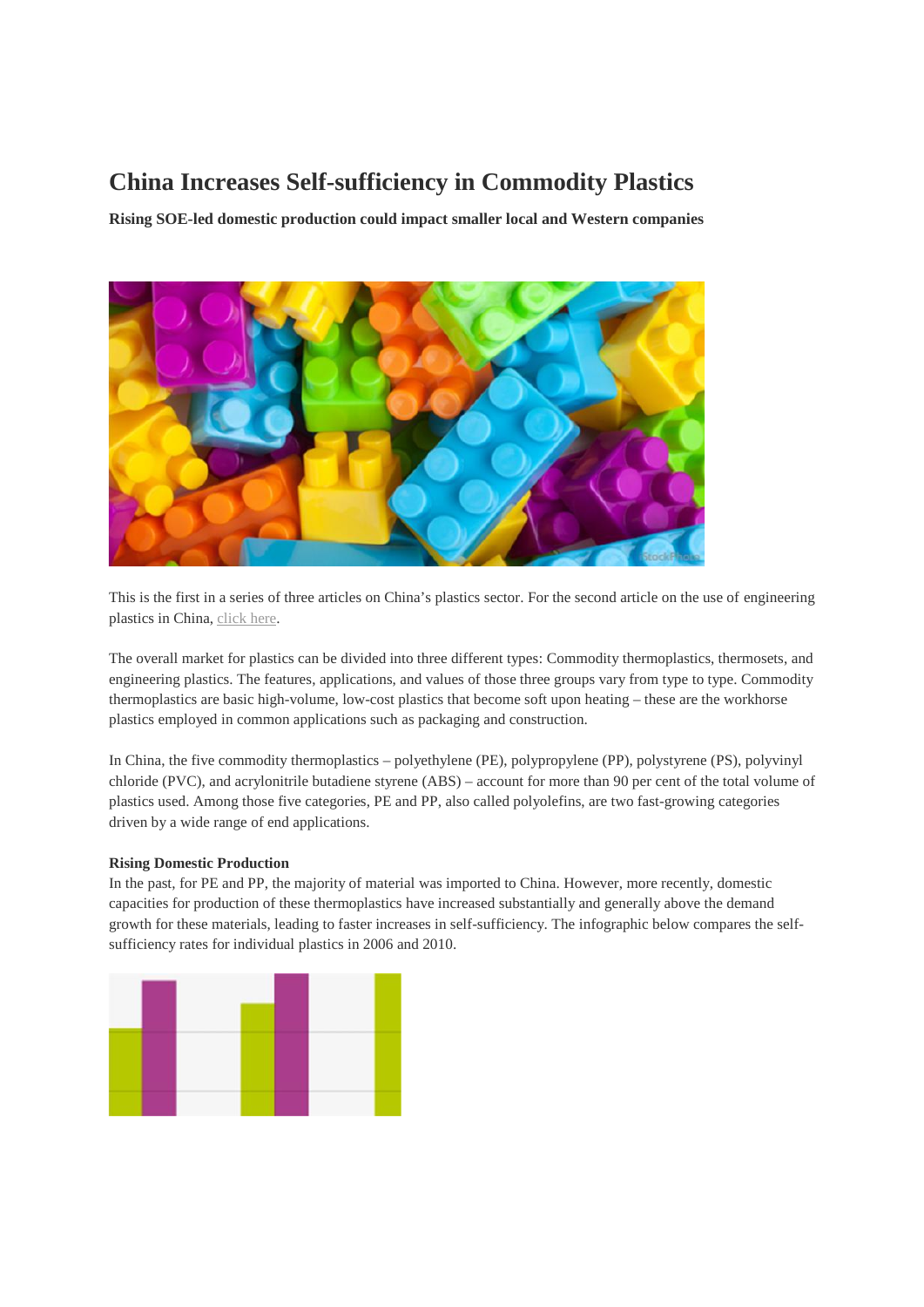This adds up to a total self-sufficiency rate of about 65 per cent for all polyolefins in 2010. The main driver for the increased rate in self-sufficiency was the expansion in polyolefin (PE and PP) production, particularly in 2010. Last year, several large-scale polyolefin plants were put into operation in China.

Tianjin Petrochemical's new one million tonnes-per-year (t/a) ethylene project came on line in January 2010, including a 300,000 t/a HDPE (high-density polyethylene) unit, a 300,000 t/a full-density PE unit, and a 450,000 t/a PP unit. Panjin Petrochemical's new 450,000 t/a ethylene project, started in February 2010, includes a 300,000 t/a HDPE unit and a 250,000 t/a PP unit.

Zhenhai Refining & Petrochemical's new one million t/a ethylene project was put into production, and includes a 450,000 t/a LLDPE (linear low density polyethylene) unit and a 300,000 t/a PP unit. In addition, some coal-to olefins plants started up, including Shenhua Group's methanol-to-olefins project in Baotou, Inner Mongolia, with a 300,000 t/a HDPE unit and a 300,000 t/a PP unit.

In the next few years, more ethylene projects and matching units at Dushanzi Petrochemical, Fujian Refining & Petrochemical, Tianjin Ethylene, Zhenhai Refining & Petrochemical, Wuhan Petrochemical, and Sino-Kuwait Refinery & Petrochemical Complex will be put into operation, and several new coal-to-olefins and polyolefin projects will also get started.

Thus, by 2015, China's self-sufficiency rate of thermoplastics is expected to increase to 75 per cent, triggered by a slight decline in absolute import volume and a simultaneous domestic capacity build-up.

# **SOEs Dominate Polyolefin Production**

In polyolefins (PP and PE), domestic production is dominated by Sinopec and PetroChina. Together they account for more than 90 per cent of the domestic production of polyethylene and 75 per cent of polypropylene capacity. This is quite different from the other thermoplastics, particularly PVC, which is a more fragmented segment with more than 100 players.

The reason is that in polyolefin production, integration and production size are much more important for overall competitiveness than in the other plastics. And integrated polyolefin production requires an ethylene cracker with an investment of upwards of USD 1 billion (RMB 1 = approx. 0.156 USD). Petrochemical companies with upstream oil and gas operations also find it easier to secure feedstock and, to some extent, buffer raw material price volatility. At the same time, it is important to note that for the leading Chinese polyolefin producers, this business is only a small part of their overall activities. In 2010, sales from polyolefins accounted for less than five per cent of Sinopec's sales and less than four per cent of Petrochina's sales. Both companies are at their core producers and refiners of oil, rather than pure chemical companies. However, their recent additional investments in downstream activities such as the production of commodity plastics show that they may seek a wider role in the long term. Petrol refining in China is a highly regulated business, and government regulation regarding petrol prices may limit the profitability of participating companies. This explains the movement towards other value-added activities such as the production of plastics from petrochemical raw materials. At the same time, the volume economics of polyolefin plastics are well-aligned with the core competencies of petrochemical companies, which lie in process and cost optimisation rather than in creating differentiated, market-oriented products.

# **Cost Disadvantages**

However, in some way this capacity expansion in polyolefins is surprising as PetroChina and Sinopec are both quite aware of having cost disadvantages compared to the rapidly expanding Middle Eastern producers. According to Wang Zhengyuan, a senior engineer with PetroChina, if Chinese-made high density PE sells for USD 800 a metric ton in China, Middle Eastern material will sell for between USD 300 and USD 400 a metric ton as Middle Eastern